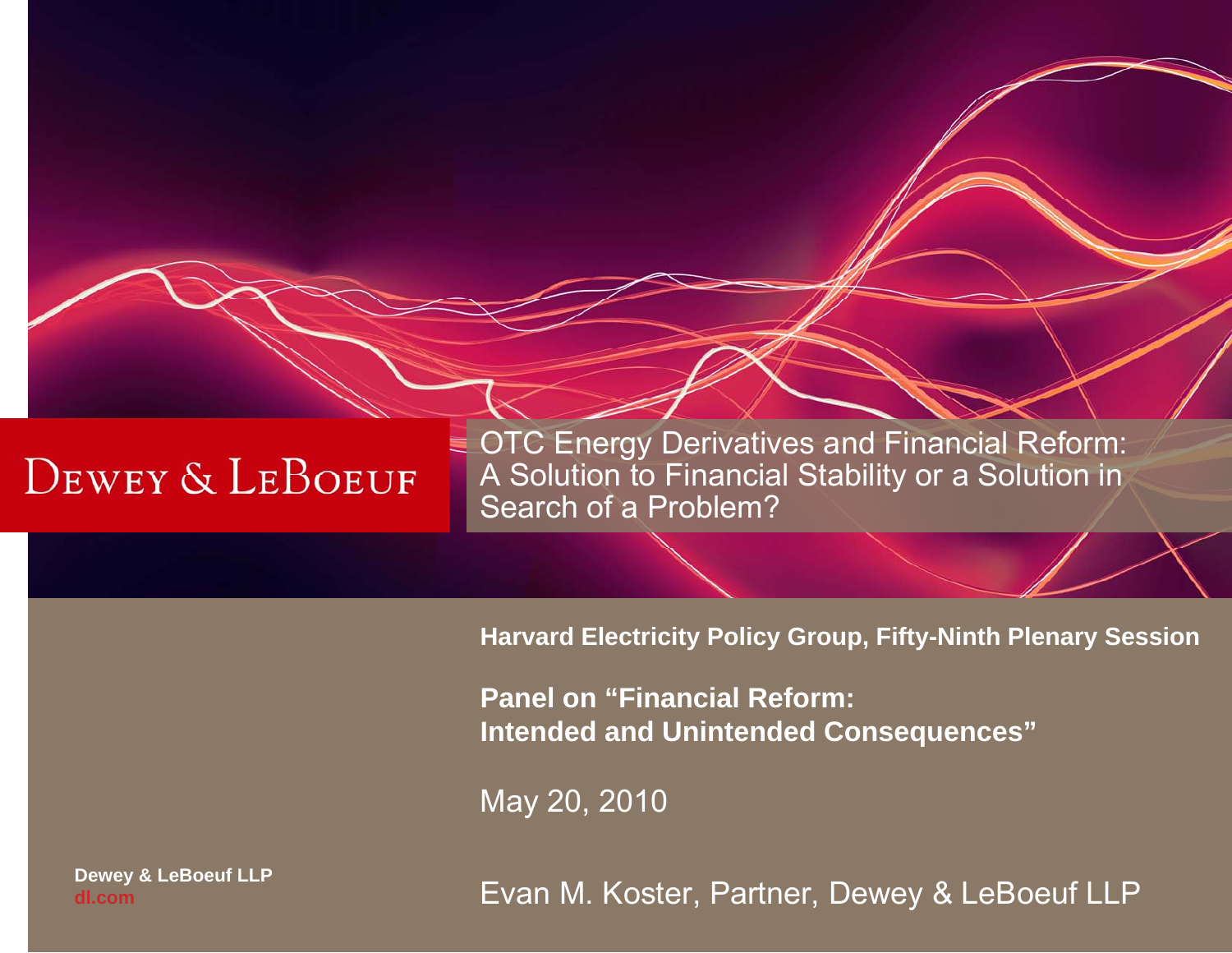

#### I. Current Status of Legislation

- House passes Wall Street Reform and Protection Act in December 2009
- Various bills introduced in Senate Committees in 2010– Senate Banking Committee (Dodd) and Senate Agriculture Committee (Lincoln)
- Lincoln bill becomes blueprint for bill on the Senate Floor– Restoring Financial Stability Act of 2010– Title VII is the derivatives part– "Wall Street Transparency and Accountability Act of 2010" (the "Act")
- Amendments being taken up this week– possible vote this week

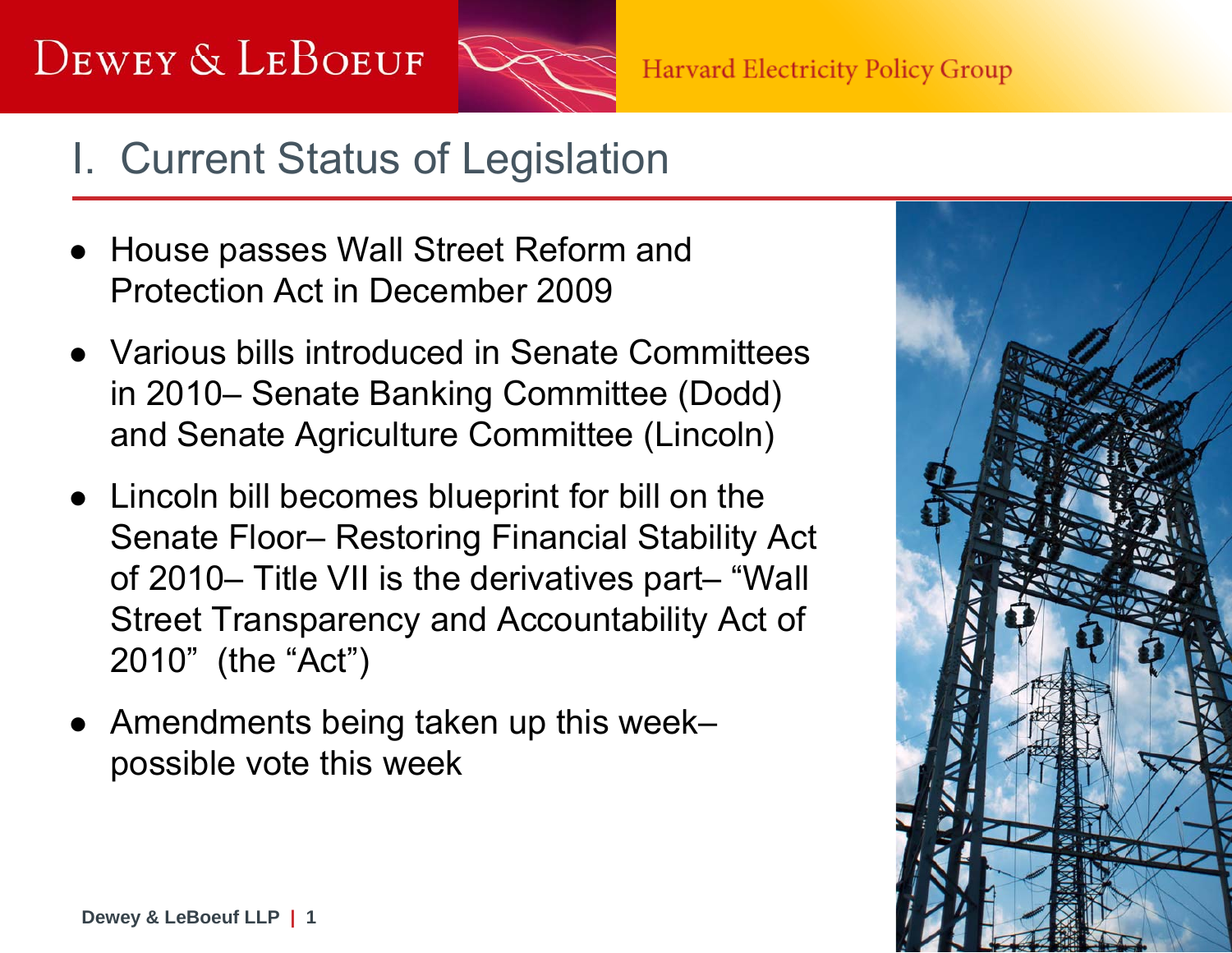

#### II. Review– Existing Regulatory Framework

- 2000 Congress passes the Commodity Futures Modernization Act of 2000 (the "CFMA") which among other things creates a new statutory classification of a commodity, an "exempt" commodity (essentially energy and metals), which, if traded among "eligible contract participants" would be exempt from most regulation under the Commodities Exchange Act (except certain antifraud and antimanipulation provisions)
- Concurrent, but Predominant FERC Jurisdiction, Energy Policy Act of 2005– provides FERC with new enforcement tools and enhanced civil penalty authority and gives it authority to issue rules to prevent market manipulation in its regulated markets. FERC begins to interpret its authority as empowering it to exercise enforcement authority in the financial derivatives markets. CFTC and FERC also enter into a Memorandum of Understanding regarding sharing information.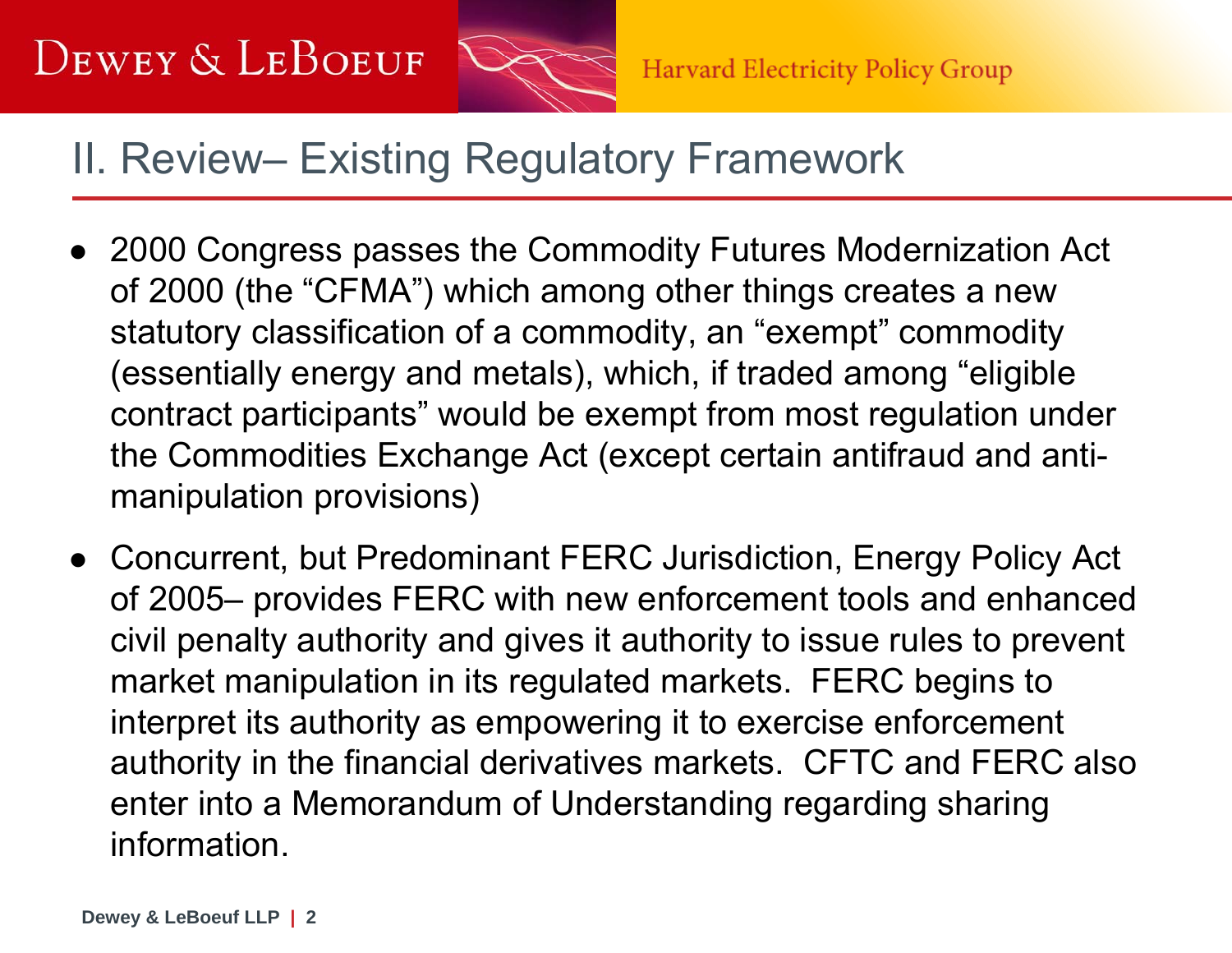

III. Proposed Legislation—Restoring American Financial Stability Act of 2010

Overview– 4 basic mechanisms to regulate derivatives:

- **1. Transaction regulation:** is it a swap or security based swap?
- **2. Entity regulation:** is the entity a swaps dealer or security based swaps dealer or major swap participant or security based swap participant?
- **3. Transparency and Disclosure:** Swaps repositories
- **4. Concurrent Regulatory Oversight:** SEC (security based swaps), CFTC (other swaps) and other functional regulators. Role of FERC (?)

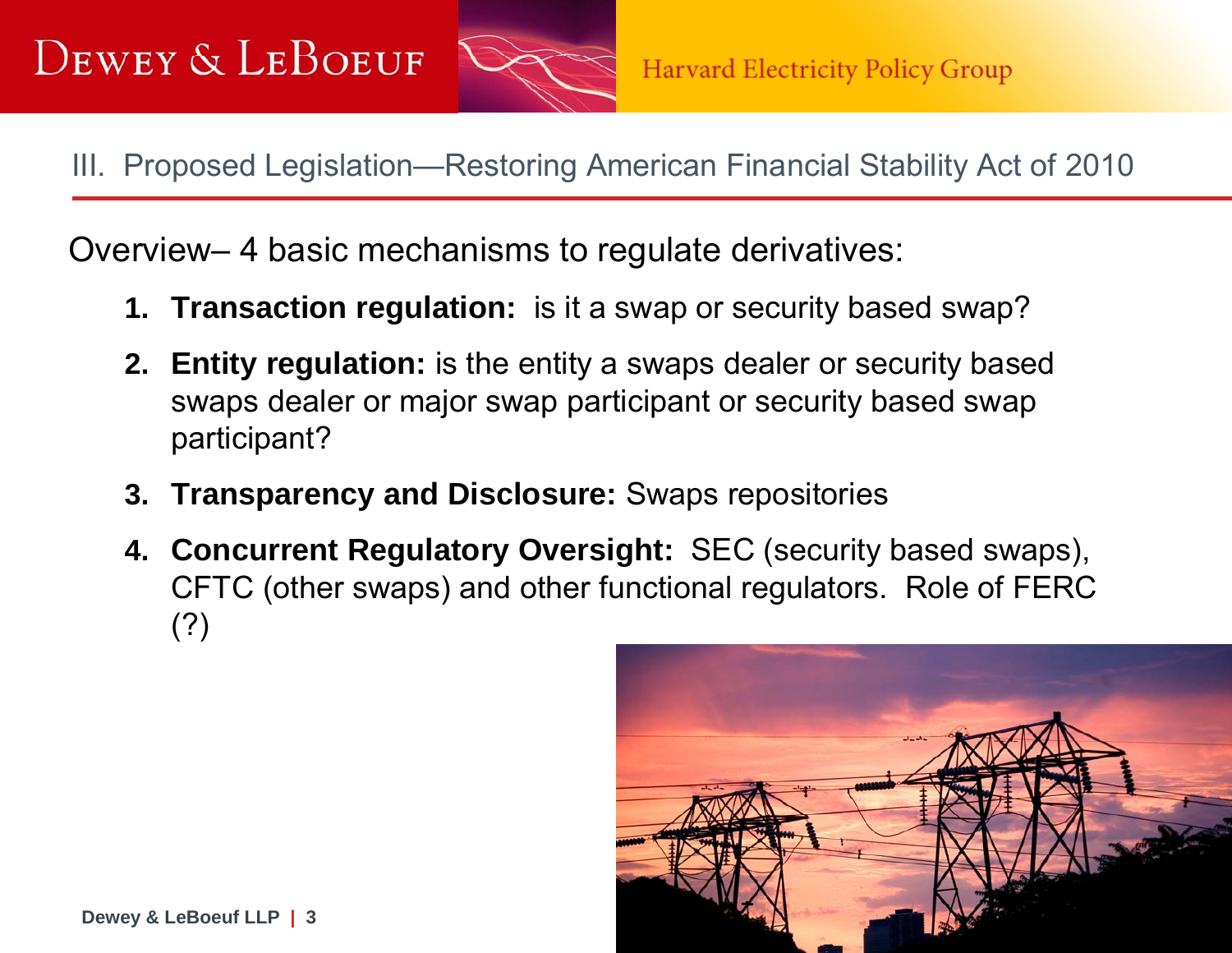

## 1. Transaction Regulation

- a. Threshold question: is it a swap?
- $\bullet$  Definition in the Act: includes any agreement, contract or swap that provides on an executory basis for the exchange, on a fixed or contingent basis, of 1 or more payments based on the value of 1 or more commodities and that transfers the financial risk associated with a future change in any such value or level without also conveying a future direct or indirect ownership interest in an assets or a transaction commonly known as an "energy swap"
- $\bullet$  Exclusions: include: (a) any contract of sale of a commodity for future delivery (or option on a contract); (b) any sale of a nonfinancial commodity or security for deferred payment or delivery, so long as the transaction is intended to be physically settled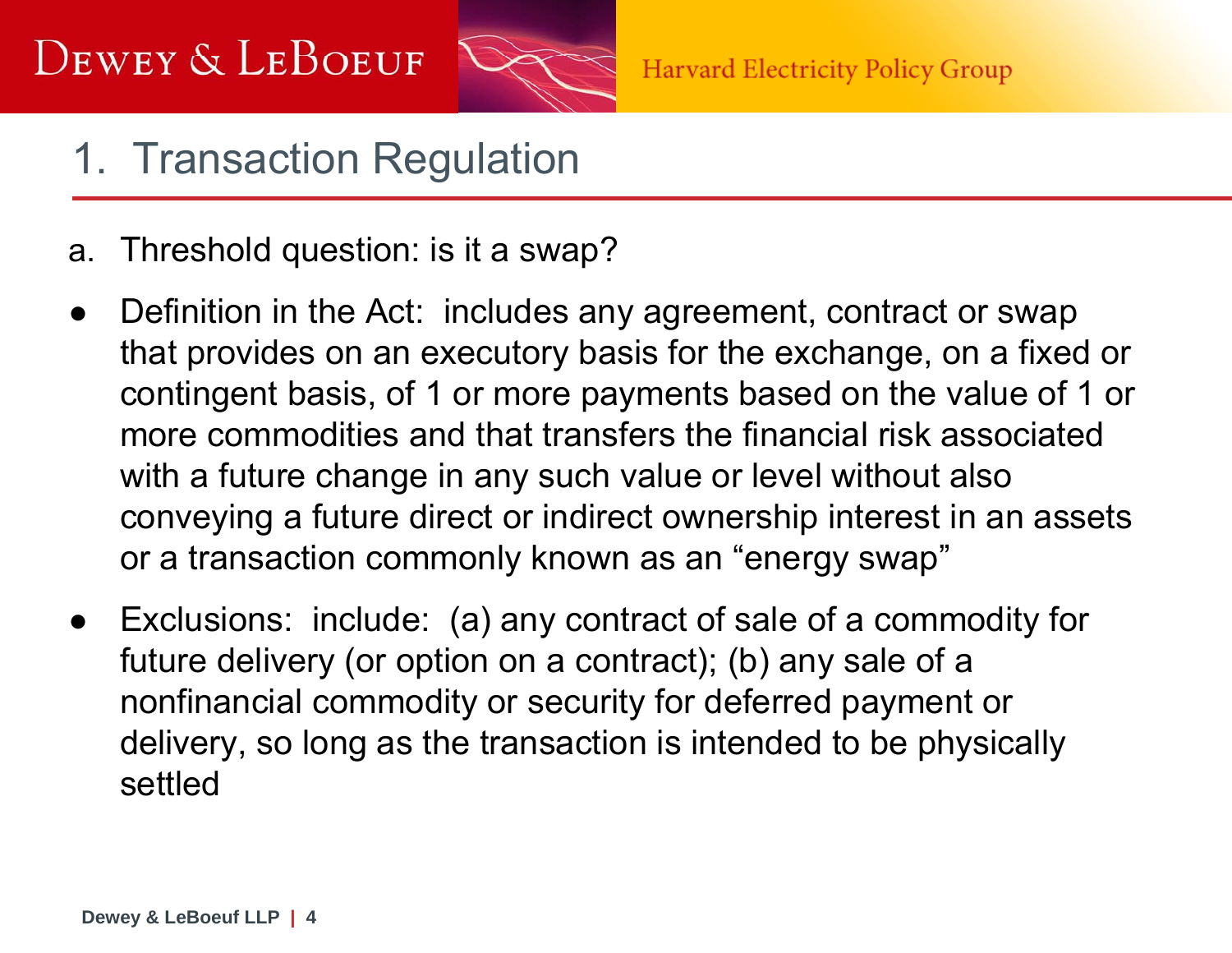

- 1. Transaction Regulation *(cont'd)*
- ●Which energy products would fall within this definition?
- ●Cash settled natural gas, power and oil options and swaps– yes
- Physically settled swaps/options covered by exclusion? Swaps with physical/cash settlement optionality? Book-outs (an agreement between 2 parties to settle their obligations with a cash payment)
- $\bullet$ Financial Transmission Rights ("FTRs") and Capacity Contracts
- $\bullet$  FTRs are rights to lock in congestion costs between 2 specific points. Has some attributes of a swap, but is based on physical attributes of the transmission system.

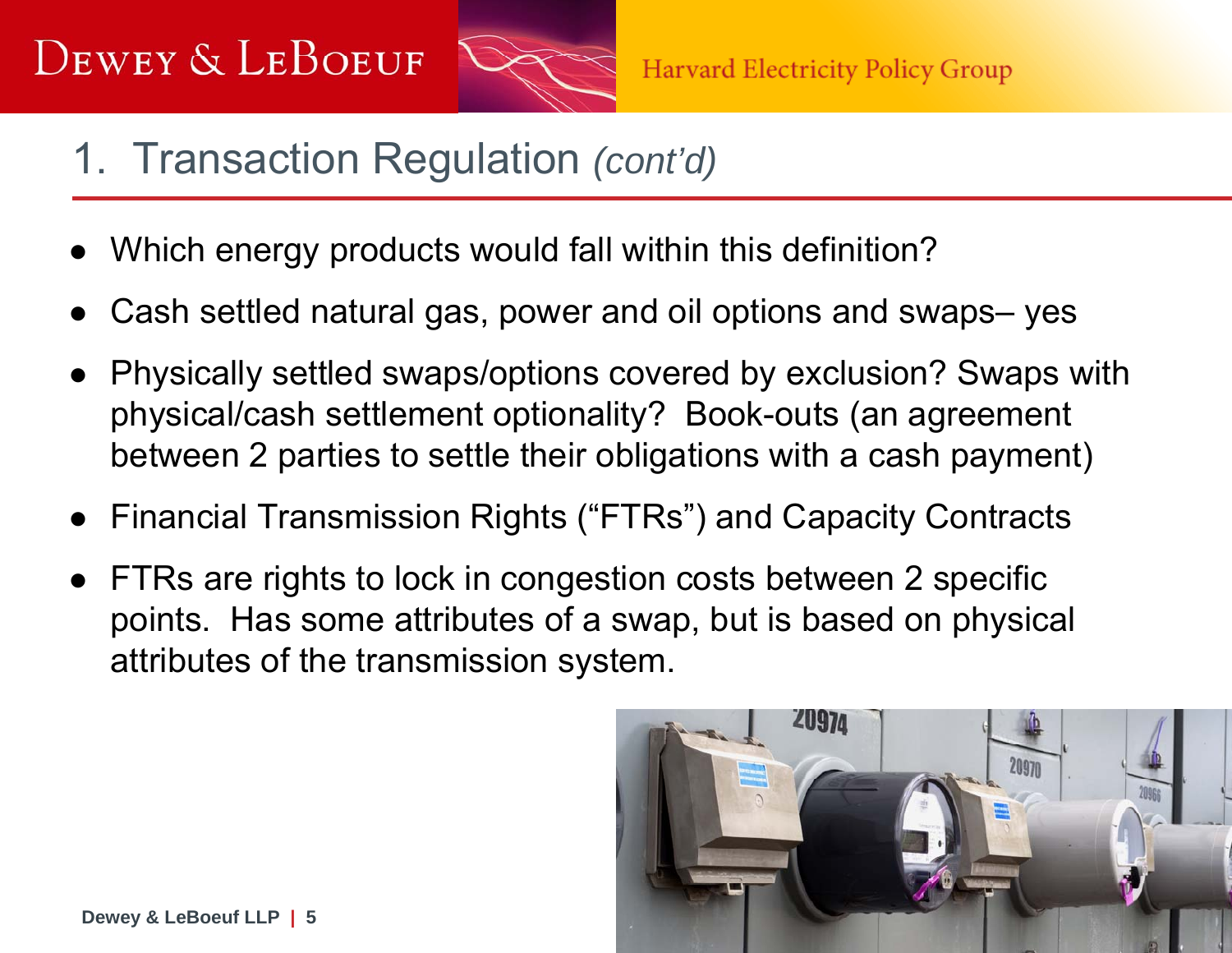

## 1. Transaction Regulation

b. If it is a swap, is the transaction regulated?

- $\bullet$  Clearing requirements: unless an exclusion applies, any person who is a party to a swap shall submit such a swap for clearing to a derivatives clearing organization ("DCO")
- $\bullet$  Exclusions: (a) if no DCO will accept from clearing– required exemption; (b) "Commercial End User Exemption"– not a "financial entity" and as its primary business activity, owns uses, produces, processes, manufactures, distributes, merchandises or markets goods, services or commodities (including coal, natural gas, electricity, crude oil, gasoline, propane, distillates and other hydrocarbons)
	- Cannot be a "major swap participant"
	- Must use the swap to hedge its own commercial risk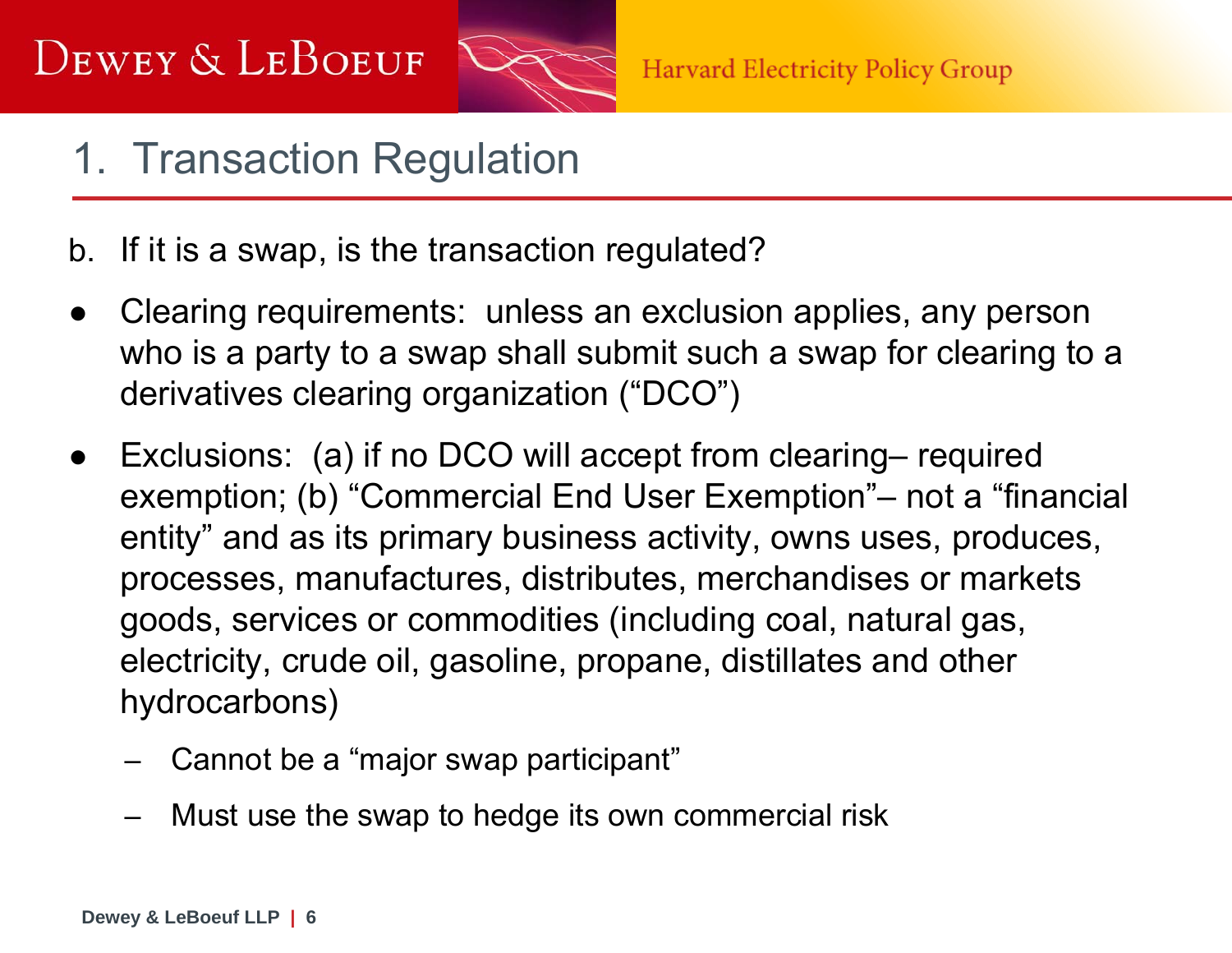

- 1. Transaction Regulation *(cont'd)*
- ● What parts of the energy sector can/cannot use this exemption?
	- Must be primary business activity
	- Affiliate of a commercial end user may use the exemption if the affiliate is an agent and is using the exemption to hedge or mitigate the commercial risk of the commercial end user affiliate
- ●Power marketers included?
- ● Regional Transmission Organizations ("RTOs") and Independent System Operators ("ISOs")?
- $\bullet$  Implications of having to clear: higher margin requirements, less liquidity, ability to pledge physical assets and "right way" trades may be restricted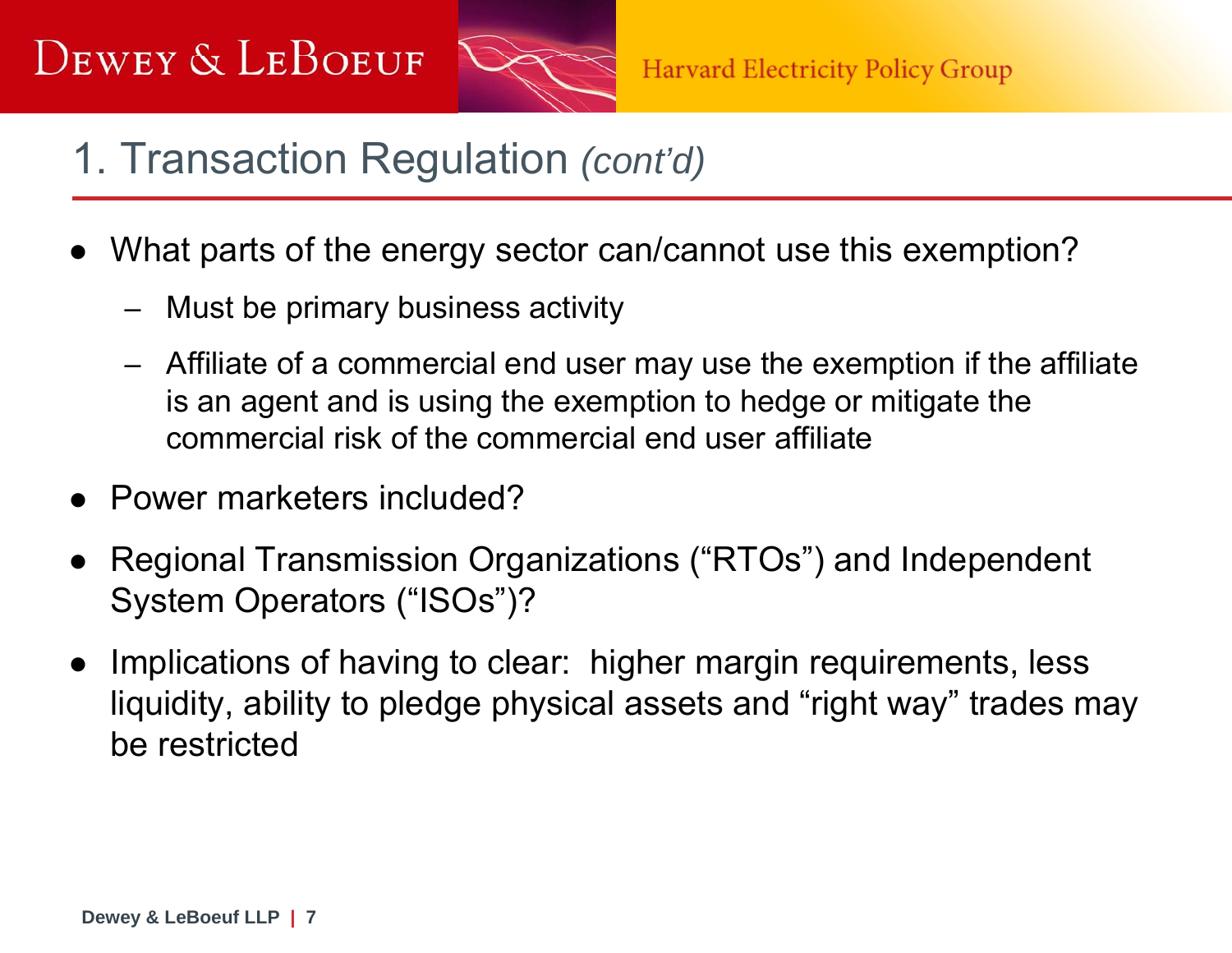

#### 2. Is the entity regulated?

- ● "Major Swap Participant":
	- – Maintains a "substantial" position in swaps for any major swap categories determined by the SEC or CFTC or
	- Whose outstanding swaps create "substantial" counterparty exposure that could have serious adverse effects on financial stability
		- ♦ "Substantial" to be further defined by the CFTC or SEC at a threshold that the regulator determines to be prudent for the effective monitoring, management and oversight of entities that are systematically important or can significantly impact the financial system of the U.S.
		- ♦Excludes positions held for hedging or mitigating commercial risk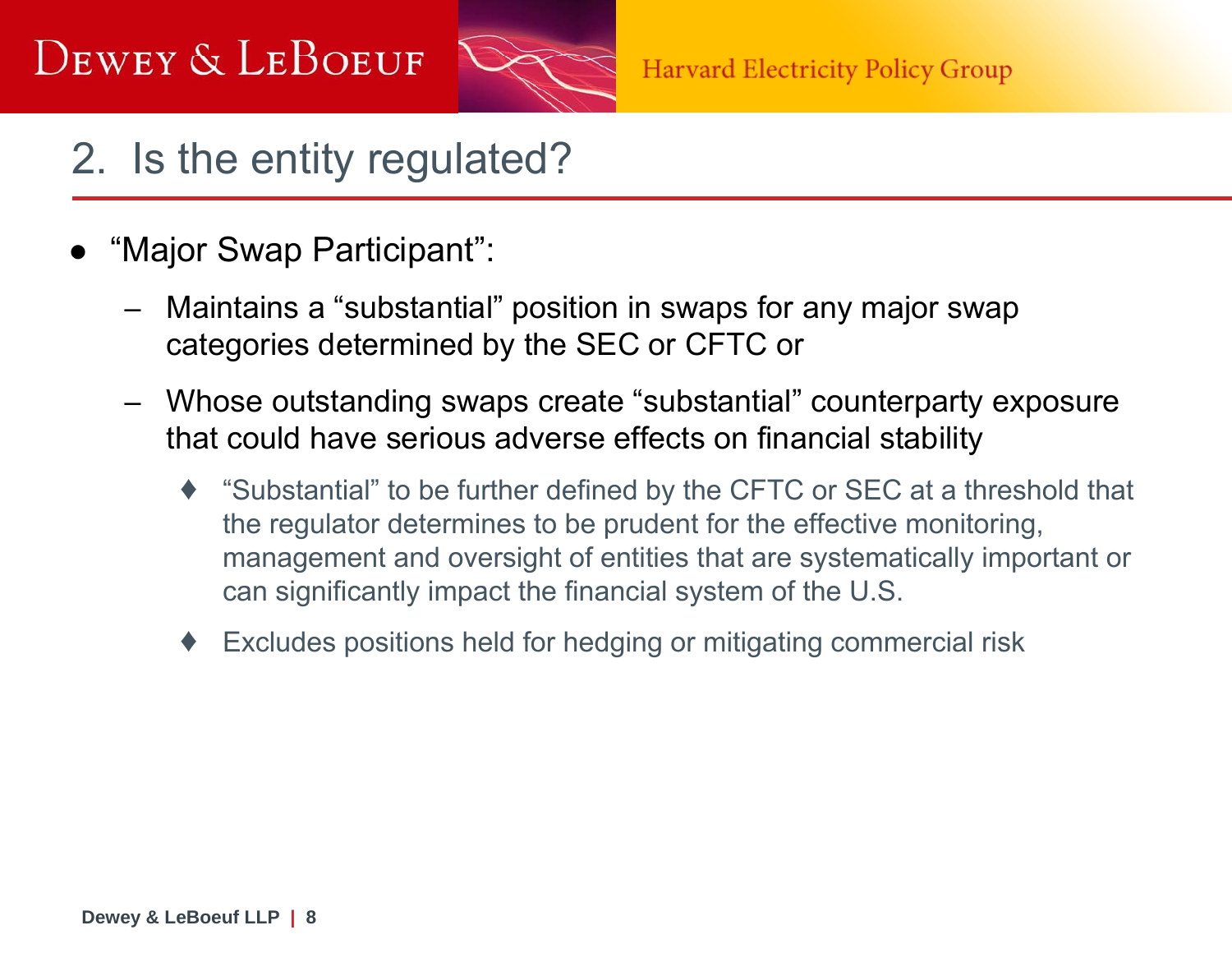

#### 2. Is the entity regulated? *(cont'd)*

- ● Implications of designation as an Eligible Contract Participant: registration, capital and margin requirements, business conduct and compliance standards
- ● Regulated as a Derivatives Clearing Organization—ISOs and RTOs? Implications– registration and business conduct standards (risk management, margin requirement, settlement procedures)

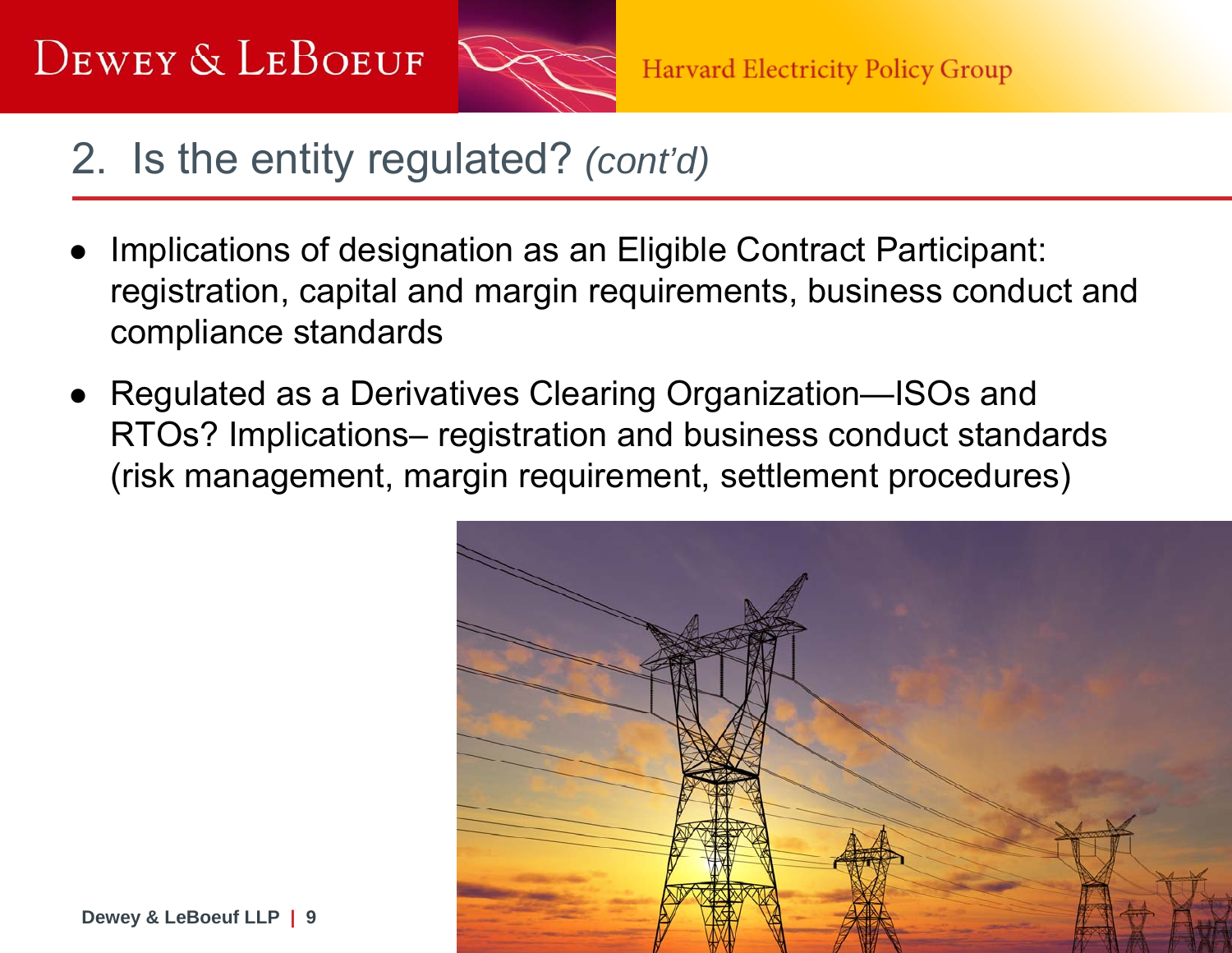

- 3. Transparency and disclosure
- a. if required to be cleared, DCO will report;
- b. if a dealer or a major swap participant, these entities have reporting requirements;
- c. if not required to be cleared or the entity is not a registered dealer or major swap participant, must report to a swap repository (will apply throughout the energy sector)

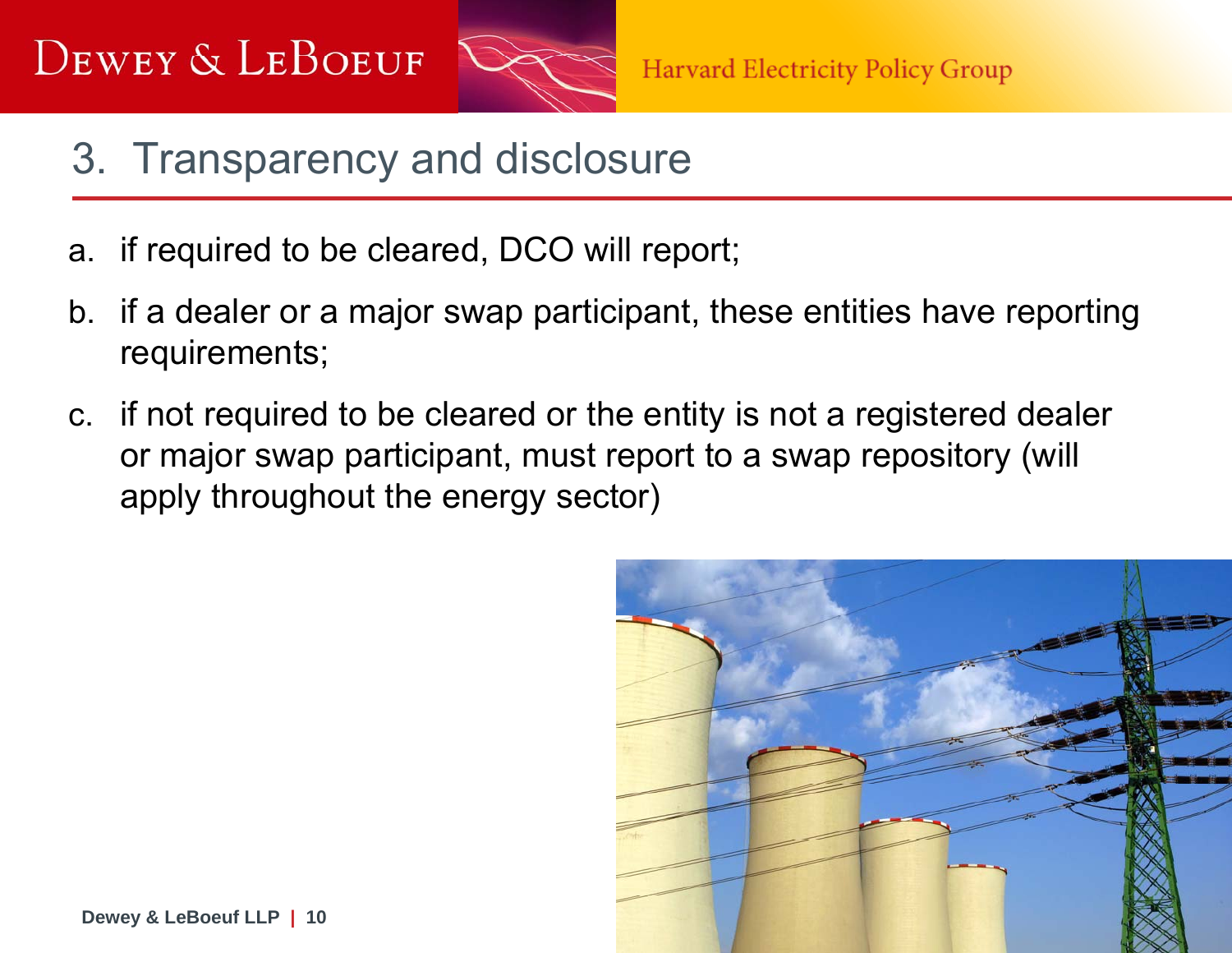

#### 4. Concurrent, but Predominant CFTC Jurisdiction

- $\bullet$  In addition to product and entity regulation, CTC/SEC provided with enforcement authority and authority to set position limits
- The Act sets out jurisdictional boundaries between banking regulators ("prudential regulators") and SEC/CFTC. No such express jurisdictional limits are set forth between FERC and SEC/CFTC jurisdiction, but contemplates that the FERC and CFTC would further define their respective jurisdictions in a Memorandum of Understanding.
- Suggestion of a specific exemption that electricity products and services provided under a FERC-approved tariff and subject to regulatory oversight by FERC should be exempt has not been added to current draft. CFTC argues to avoid bright line exemptions which may create loopholes.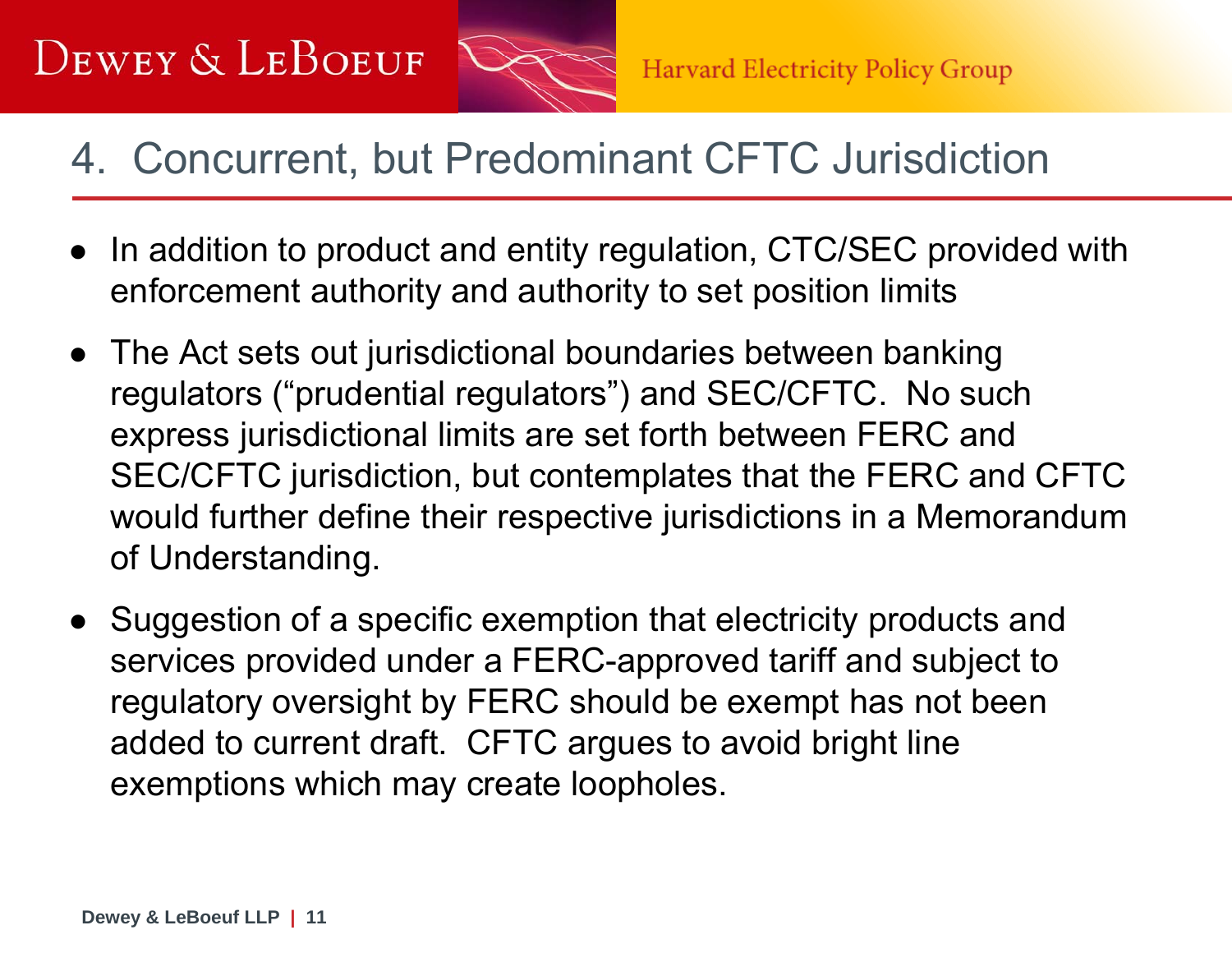

#### IV. Consequences: Intended or Unintended

- Will the next AIG come from the energy sector? Overbroad statutory language can lead to regulatory application to products with no connection to the financial crisis
- Ambiguous and uncertain application: "intended to be physical settled," "primary business activity", "hedging commercial risk", "substantial
- Uncertain enforcement: CFTC/SEC or FERC
- ● Consequences of uncertainty: less liquidity—higher costs passed through to consumers
- Are there trade-offs between stability of financial system and rate regulation and ensuring that electricity rates are just and reasonable? Should there be balancing?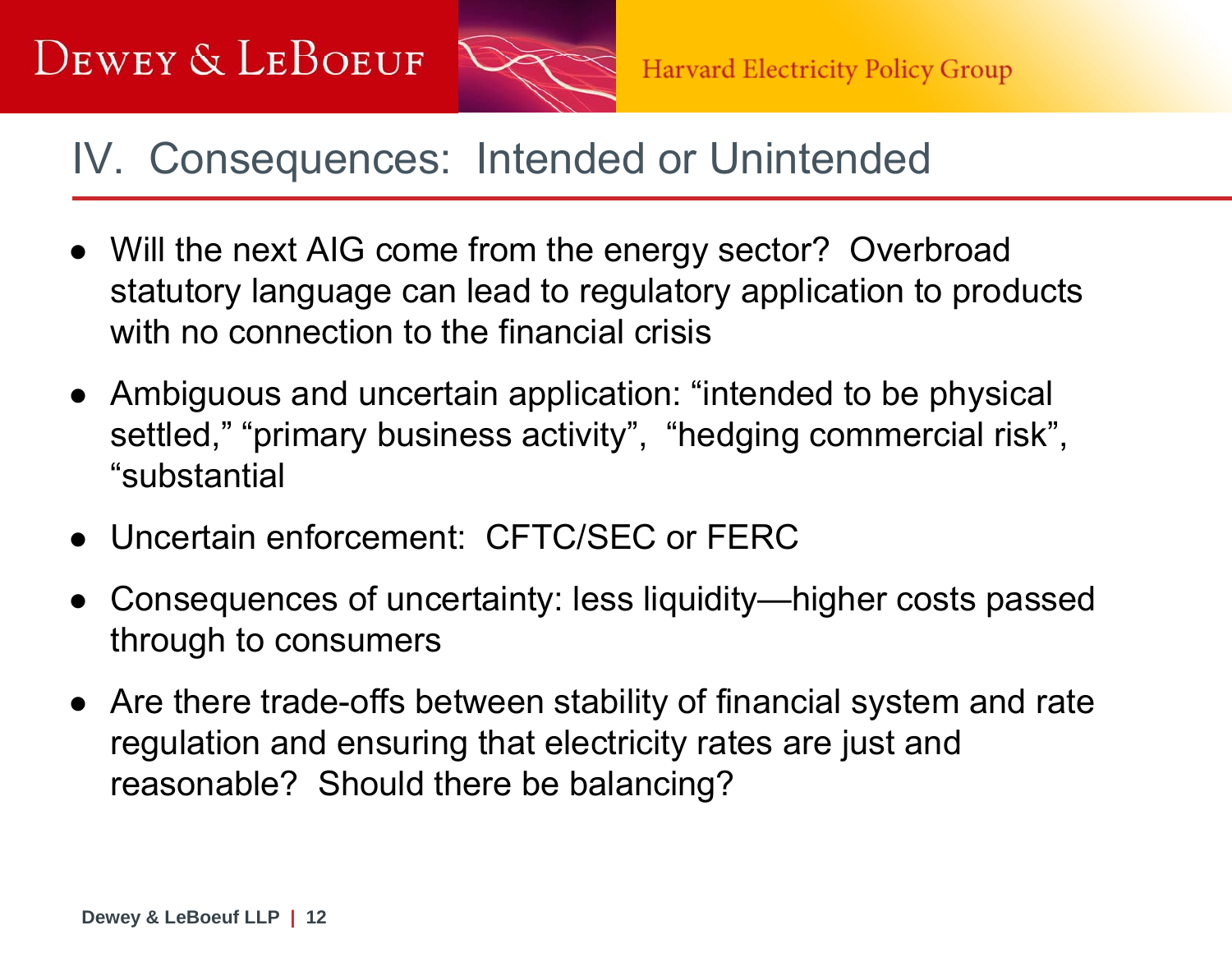## Offices Worldwide



**Dewey & LeBoeuf LLP**